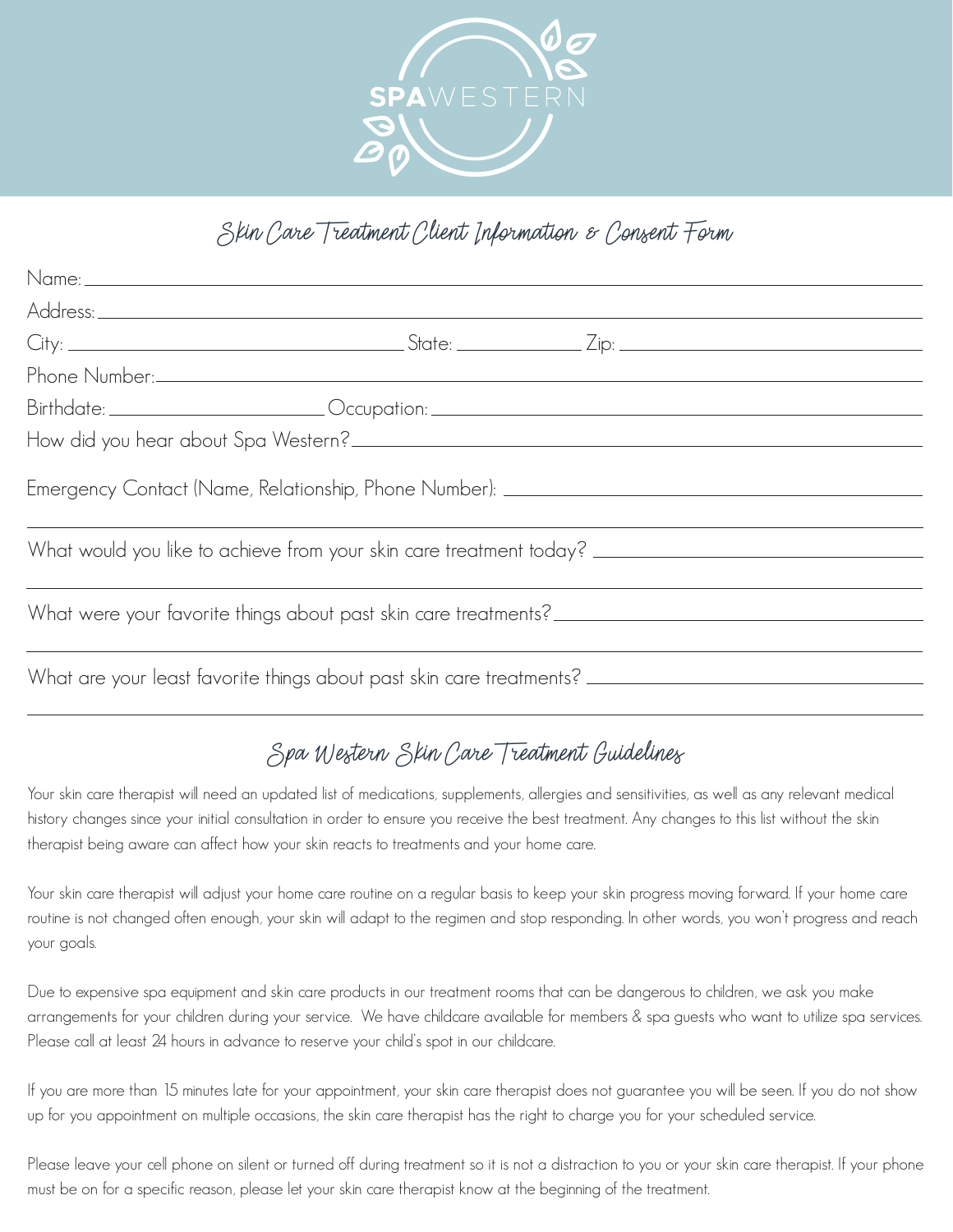

## Skin Care History

Have you ever received the following skin care treatments before?

|  | Facial Treatment __________Yes _____________No When? ___________________________ |
|--|----------------------------------------------------------------------------------|
|  |                                                                                  |
|  | Dermaplaning __________Yes __________ No When? _________________________________ |
|  | Body Treatment ________Yes __________ No When? _________________________________ |

Which of the following most closely describes your skin type? Please check the box that describes you.

| 1. Creamy Complexion      | Always burns easily, never tans  |
|---------------------------|----------------------------------|
| 2. Light Complexion       | Always burns, may tan slightly   |
| 3. Light/Matte Complexion | Burns moderately, tans gradually |
| 4. Matte Complexion       | Seldom burns, always tans well   |
| 5. Brown Complexion       | Rarely burns, deep tan           |
| 6. Black Complexion       | Never burns, deeply pigmented    |

Please circle any areas of concern you have regarding your skin:

| Breakouts/Acne        | Blackheads/Whiteheads     | Excessive oil/shine |
|-----------------------|---------------------------|---------------------|
| Rosacea               | Broken capillaries        | Redness/Ruddiness   |
| Sun spots/Brown spots | Uneven skin tone          | Sun damage          |
| Wrinkles              | Dull/Dry skin             | Flaky skin          |
| Dehydrated skin       | Sensitive/Sensitized skin | Fine lines          |
| Dark circles          | Puffiness                 |                     |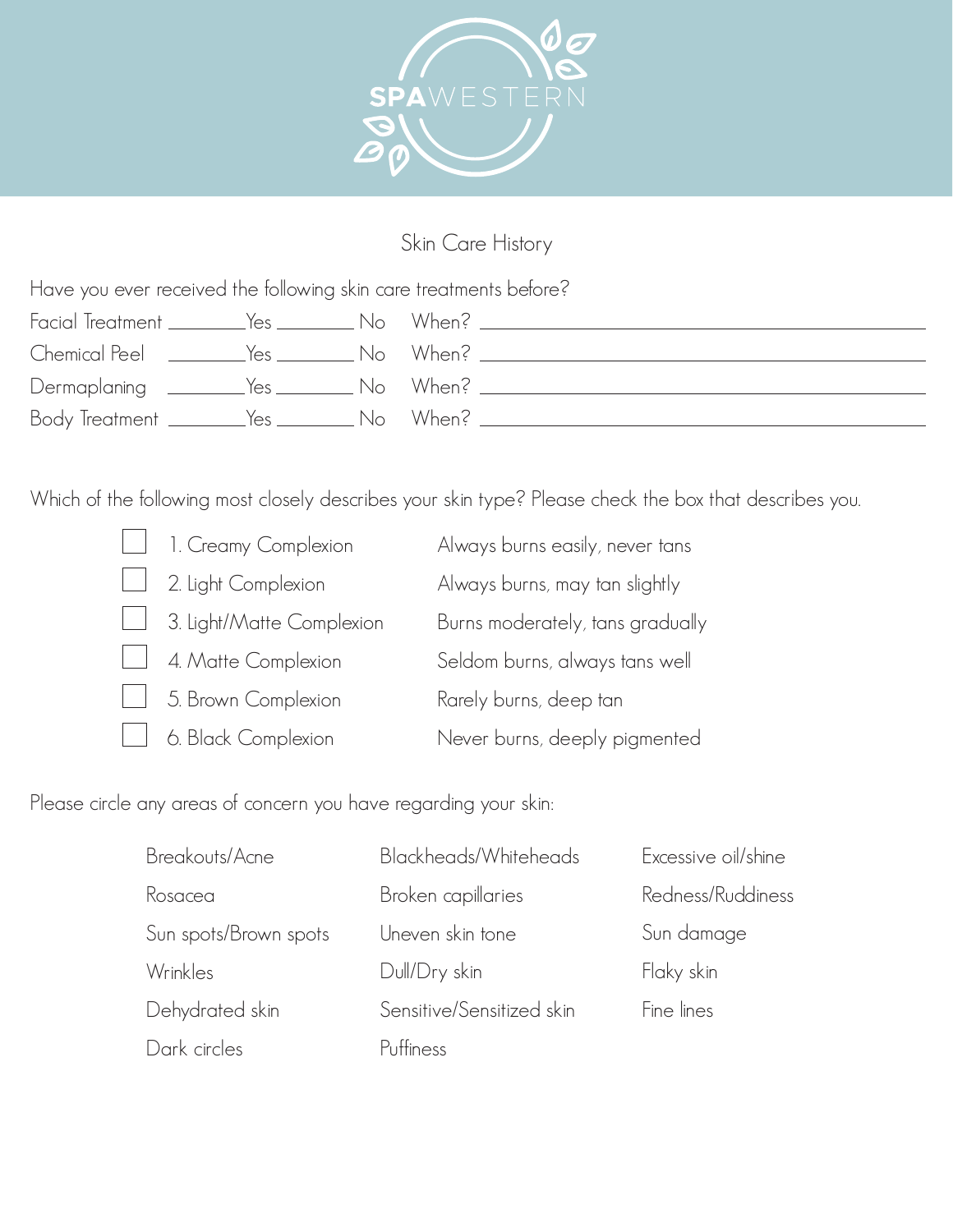

Please check the box if you have or have had any of these health conditions:

| Anemia                                                                           |  | Glaucoma            |      | Metal bone pins or plates                |
|----------------------------------------------------------------------------------|--|---------------------|------|------------------------------------------|
| Any active infection                                                             |  | Headaches (chronic) |      | Phlebitis, blood clots, poor circulation |
| Arthritis                                                                        |  | Heart problems      |      | Psycholgical treatment                   |
| Asthma                                                                           |  | Hepatitis           |      | Rheumatic fever                          |
| Blood clotting abnormalities                                                     |  | Herpes              |      | Seizure disorder                         |
| <b>Blood transfusion</b>                                                         |  | High blood pressure |      | Skin diseases                            |
| Cancer                                                                           |  | Immune disorders    |      | Skin lesions                             |
| Diabetes                                                                         |  | Insomnia            |      | Spinal injury                            |
| Eczema                                                                           |  | Jaundice            |      | Systemic disease                         |
| Epilepsy                                                                         |  | Keloid scarring     |      | Thyroid condition                        |
| <b>Fever Blisters</b>                                                            |  | Lupus               |      | Varicose veins                           |
| Frequent cold sores                                                              |  |                     |      |                                          |
|                                                                                  |  |                     |      |                                          |
| Do you smoke? $\Box$ Yes<br>$\Box$ No                                            |  |                     |      |                                          |
| Do you follow a restricted diet? $\Box$ Yes $\Box$ No                            |  |                     |      |                                          |
| List your daily consumption of:____________Water____________Caffeine____________ |  |                     |      | _Alcohol                                 |
| Do you follow a regular exercise program? $\Box$ Yes $\Box$<br><b>No</b>         |  |                     |      |                                          |
| What is your stress level? High LAMedium LU                                      |  |                     |      |                                          |
| Do you experience any sleeping problems? $\Box$ Yes $\Box$ No                    |  |                     |      |                                          |
| How many hours do you typically sleep each night? ______                         |  |                     |      |                                          |
| Do you wear contact lenses? $\Box$ Yes $\Box$ No                                 |  |                     |      |                                          |
| Do you have any metal implants or use a pacemaker? $\Box$ Yes                    |  |                     | No_l |                                          |
| Have you experienced claustrophobia? Ses Lino                                    |  |                     |      |                                          |
| Do you suffer from sinus problems? $\Box$ Yes $\Box$                             |  | $\Box$ No           |      |                                          |